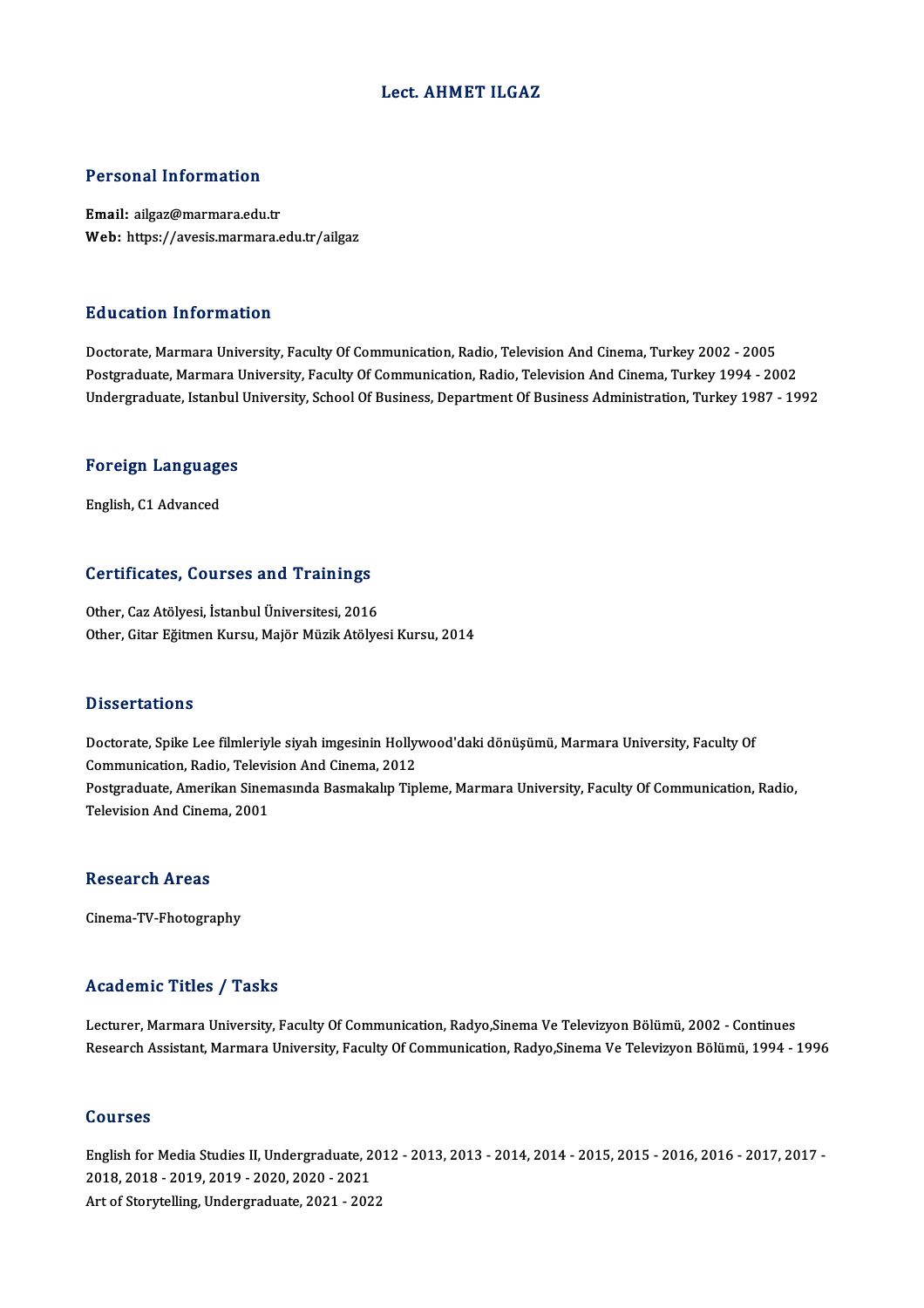Popular Cinema Genres , Postgraduate, 2014 - 2015, 2015 - 2016, 2016 - 2017, 2017 - 2018, 2018 - 2019, 2019 - 2020,<br>2020 - 2021 2020<br>2020 - 2021<br>2020 - 2021 Popular Cinema Genres , Postgraduate, 2014 - 2015, 2015 - 2016, 2016 - 2017, 2017 - 2018, 2018 - 2019, 2019 - 202<br>2020 - 2021<br>Film and TV Editing, Undergraduate, 2013 - 2014, 2014 - 2015, 2015 - 2016, 2016 - 2017, 2017 - 2 2020 - 2021<br>Film and TV Editing, Undergraduate, 2013 - 2014, 2014 - 2015, 2015 - 2016, 2016 - 2017, 2017 - 2018, 2018 - 2019,<br>2019 - 2020, 2020 - 2021, 2021 - 2022 History of Cinema, Undergraduate, 2021 - 2022 2019 - 2020, 2020 - 2021, 2021 - 2022<br>History of Cinema, Undergraduate, 2021 - 2022<br>TV Location Shooting, Undergraduate, 2011 - 2012, 2012 - 2013, 2013 - 2014, 2014 - 2015, 2015 - 2016, 2016 - 2017,<br>2017 - 2018, 2018, 2019 History of Cinema, Undergraduate, 2021 - 2022<br>TV Location Shooting, Undergraduate, 2011 - 2012, 2012 - 2013, 2<br>2017 - 2018, 2018 - 2019, 2019 - 2020, 2020 - 2021, 2021 - 2022<br>Introduction to Communication, Undergraduate, 2 TV Location Shooting, Undergraduate, 2011 - 2012, 2012 - 2013, 2013 - 2014, 2014 - 2015, 2015 - 2016, 2016 - 2017,<br>2017 - 2018, 2018 - 2019, 2019 - 2020, 2020 - 2021, 2021 - 2022<br>Introduction to Communication, Undergraduat 2017 - 2018, 2018 - 2019, 2019 - 2020, 2020 - 2021, 2021 - 2022<br>Introduction to Communication, Undergraduate, 2012 - 2013, 2013 - 2014, 2014 - 2015, 2015 - 2016, 2016 - 2017, 2017<br>- 2018, 2018 - 2019, 2019 - 2020, 2020 - 2 World Cinema, Undergraduate, 2007 - 2008

### **Jury Memberships**

**Jury Memberships<br>Competition, Bodrum Documentary Film Festival: Siyad Prize, Bodrum Municipality, June, 2007<br>Competition, Ankara International Film Festival:National Short and Animation Film, The World** Competition, Ankara International Film Festival:National Short and Animation Film , The World Mass Media Research<br>Foundation, April, 2007 Competition, Bodrum Do<br>Competition, Ankara Inte<br>Foundation, April, 2007<br>Competition, Internation Competition, Ankara International Film Festival:National Short and Animation Film , The World Mass Media Re<br>Foundation, April, 2007<br>Competition, International Bursa Silkroad Film Festival, Siyad Jury Prize, The Bursa Metro

Foundation, April<br>Competition, Inte<br>December, 2006

# Articles Published in Other Journals

rticles Published in Other Journals<br>I. Thoughts on Capturing the Moment in Photography<br>Ugaz A Ilgaz<br>Ilgaz A.<br>Marmar Ilgaz A.<br>Marmara İletişim Dergisi, no.7, pp.269-273, 1994 (National Refreed University Journal)

#### Books&Book Chapters

- ooks & Book Chapters<br>I. The Digital Filmmaking Handbook<br>Haar A Is a B<br>The Di<br>Ilgaz A. The Digital Filmmaking Hand<br>Ilgaz A.<br>Inkilap Kitabevi, İstanbul, 2013<br>Teshnisal Issues in Extern Bi Ilgaz A.<br>Inkilap Kitabevi, İstanbul, 2013<br>II. Technical Issues in Ertem Eğilmez Movies
- Ilgaz A., Pekman M. C. Technical Issues in Ertem Eğilmez Movies<br>Ilgaz A., Pekman M. C.<br>in: A Film Man: Ertem Eğilmez, Prof.Dr.Cem Pekman, Editor, Agora Kitaplığı, İstanbul, pp.117-138, 2010<br>1997: Eskwa in: A Fil<br>**1997:**<br>Ilgaz A.<br>in: An A.
- III. 1997: Eşkıya<br>Ilgaz A.

1997: Eşkıya<br>Ilgaz A.<br>in: An Adventure of 40 Years: The Best Movies Chosen by the Film Critics, Okan Arpaç, Editor, Karakutu Yayınları,<br>İstanbul, nn 163,163,2008 Ilgaz A.<br>in: An Adventure of 40 Year<br>İstanbul, pp.162-163, 2008<br>Culture Jam: Haw to Bev in: An Adventure of 40 Years: The Best Movies Chosen by the Film Critics, Okan Arpaç, Editor, Kaing Istanbul, pp.162-163, 2008<br>IV. Culture Jam: How to Reverse America's Suicidal Consumer Binge - and Why We Must<br>Ilgas A. Be

İstanbul, pp.162-163,<br>Culture Jam: How t<br>Ilgaz A., Pekman M. C.<br>Poğumar: Yaumlan, İst Culture Jam: How to Reverse A<br>Ilgaz A., Pekman M. C.<br>Bağımsız Yayınları, İstanbul, 2004

## Bagimsiz rayiniari, istanbul, 2004<br>Refereed Congress / Symposium Publications in Proceedings efereed Congress / Symposium Publication<br>I. Use of Popular Music in Domestic TV Series

- Use of Popular Music in Domestic TV Series<br>Ilgaz A.
	-

1. Uluslararası İletişim, Edebiyat, Müzik ve Sanat Çalışmalarında Güncel Yaklaşımlar Kongresi, Kocaeli, Turkey, 24 -25March 2016,pp.454-463

II. The Over-Use of Music in Turkish Serials